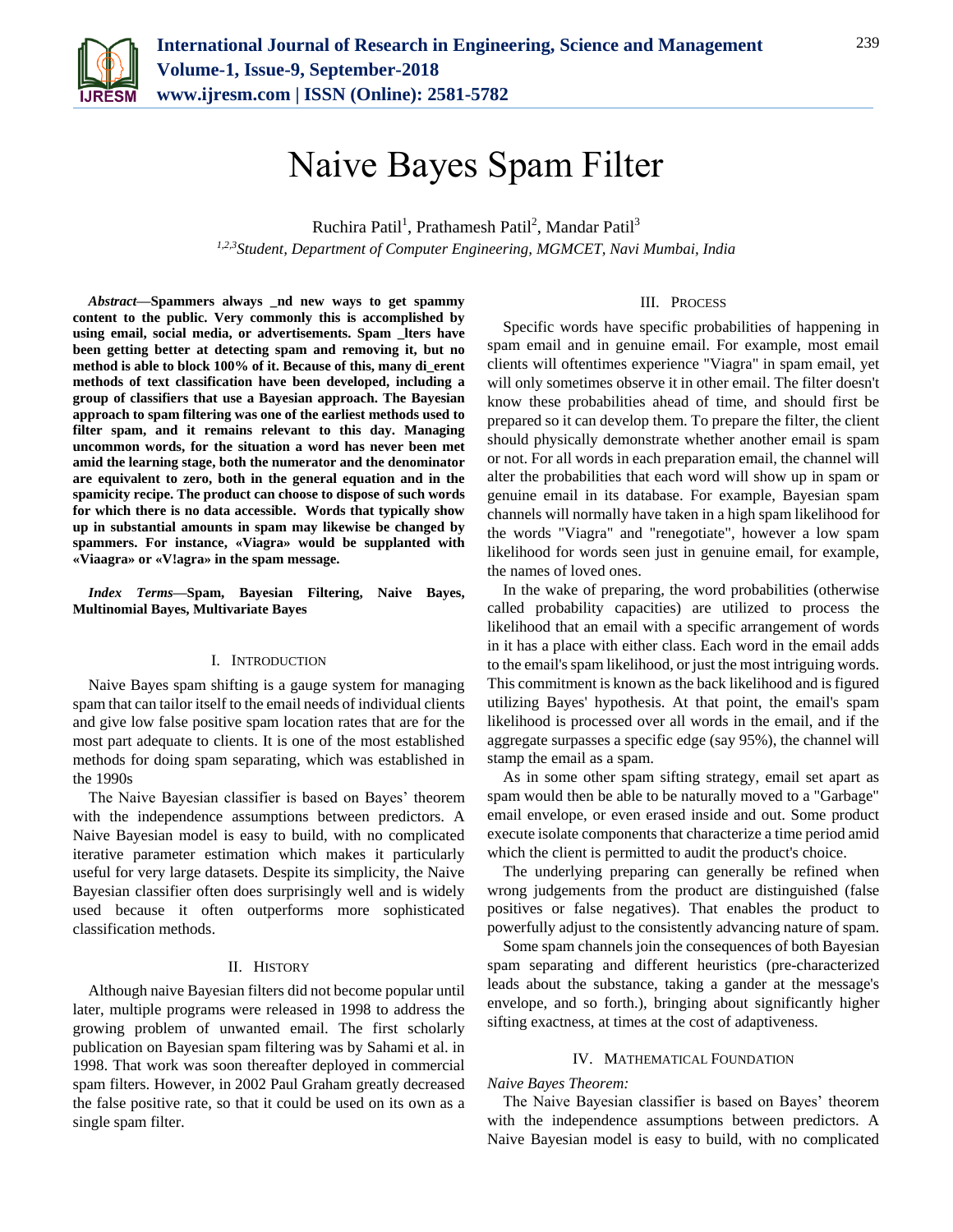

iterative parameter estimation which makes it particularly useful for very large datasets.



 $P(c | \mathbf{X}) = P(x_1 | c) \times P(x_2 | c) \times \cdots \times P(x_n | c) \times P(c)$ 

*Algorithm:*

Bayes theorem provides a way of calculating the posterior probability,  $P(c|x)$ , from  $P(c)$ ,  $P(x)$ , and  $P(x|c)$ . Naive Bayes classifier assume that the effect of the value of a predictor (x) on a given class (c) is independent of the values of other predictors. This assumption is called class conditional independence.

- $P(c|x)$  is the posterior probability of class (target) given predictor (attribute).
- P(c) is the prior probability of class.
- $P(x|c)$  is the likelihood which is the probability of predictor given class.
- $\bullet$  P(x) is the prior probability of predictor.

*Computing the probability that a message containing a given word is spam*

How about we assume the speculated message contains "reproduction". A great many people who are accustomed to getting email realize that this message is probably going to be spam, all the more accurately a proposition to offer fake duplicates of surely understood brands of watches. The spam discovery programming, nonetheless, does not "know" such realities; everything it can do is process probabilities.

The equation utilized by the product to establish that, is gotten from Bayes' hypothesis

$$
\Pr(S|W) = \frac{\Pr(W|S) \cdot \Pr(S)}{\Pr(W|S) \cdot \Pr(S) + \Pr(W|H) \cdot \Pr(H)}
$$

Where:

Pr(S|W) is the probability that a message is a spam, knowing that the word "replica" is in it;

Pr(S) is the overall probability that any given message is spam;

Pr(W|S) is the probability that the word "replica" appears in spam messages;

Pr(H) is the overall probability that any given message is not spam (is "ham");

Pr(W|H) is the probability that the word "replica" appears in ham messages.

Most bayesian spam filtering calculations depend on recipes that are entirely legitimate (from a probabilistic angle) just if the words introduce in the message are autonomous occasions. This condition isn't by and large fulfilled (for instance, in

normal dialects like English the likelihood of finding a modifier is influenced by the likelihood of having a thing), however it is a helpful admiration, particularly since the measurable relationships between's individual words are generally not known. On this premise, one can get the accompanying equation from Bayes' hypothesis.

$$
p = \frac{p_1 p_2 \cdots p_N}{p_1 p_2 \cdots p_N + (1 - p_1)(1 - p_2) \cdots (1 - p_N)}
$$

Where:

Pr(S|W) is the probability that a message is a spam, knowing that the word "replica" is in it;

Pr(S) is the overall probability that any given message is spam;

Pr(W|S) is the probability that the word "replica" appears in spam messages;

Pr(H) is the overall probability that any given message is not spam (is "ham");

Pr(W|H) is the probwhere

# V. COMBINING INDIVIDUAL PROPERTIES

p is the probability that the suspect message is spam;

 $p{1}$  is the probability  $p(S|W_{1}|1)$  that it is a spam knowing it contains a first word (for example "replica");

 $p{2}$  is the probability  $p(S|W {2})$  that it is a spam knowing it contains a second word (for example "watches"); etc...

 $p{N}$  is the probability  $p(S|W_{N}|\)$  that it is a spam knowing it contains an Nth word (for example "home").probability that the word "replica" appears in ham messages.

## VI. OTHER HEURISTICS

Impartial words like "the", "an", "a few", or "is" (in English), or their counterparts in different dialects, can be overlooked. All the more for the most part, some bayesian sifting channels basically disregard every one of the words which have a spamicity alongside 0.5, as they contribute little to a decent choice. The words mulled over are those whose spamicity is by 0.0 (unmistakable indications of honest to goodness messages), or beside 1.0 (particular indications of spam). A strategy can be for instance to keep just those ten words, in the inspected message, which have the best supreme esteem  $|0.5 - pI|$ .

Some product items consider the way that a given word seems a few times in the inspected message, [15] others don't.



Fig. 1. Venn diagram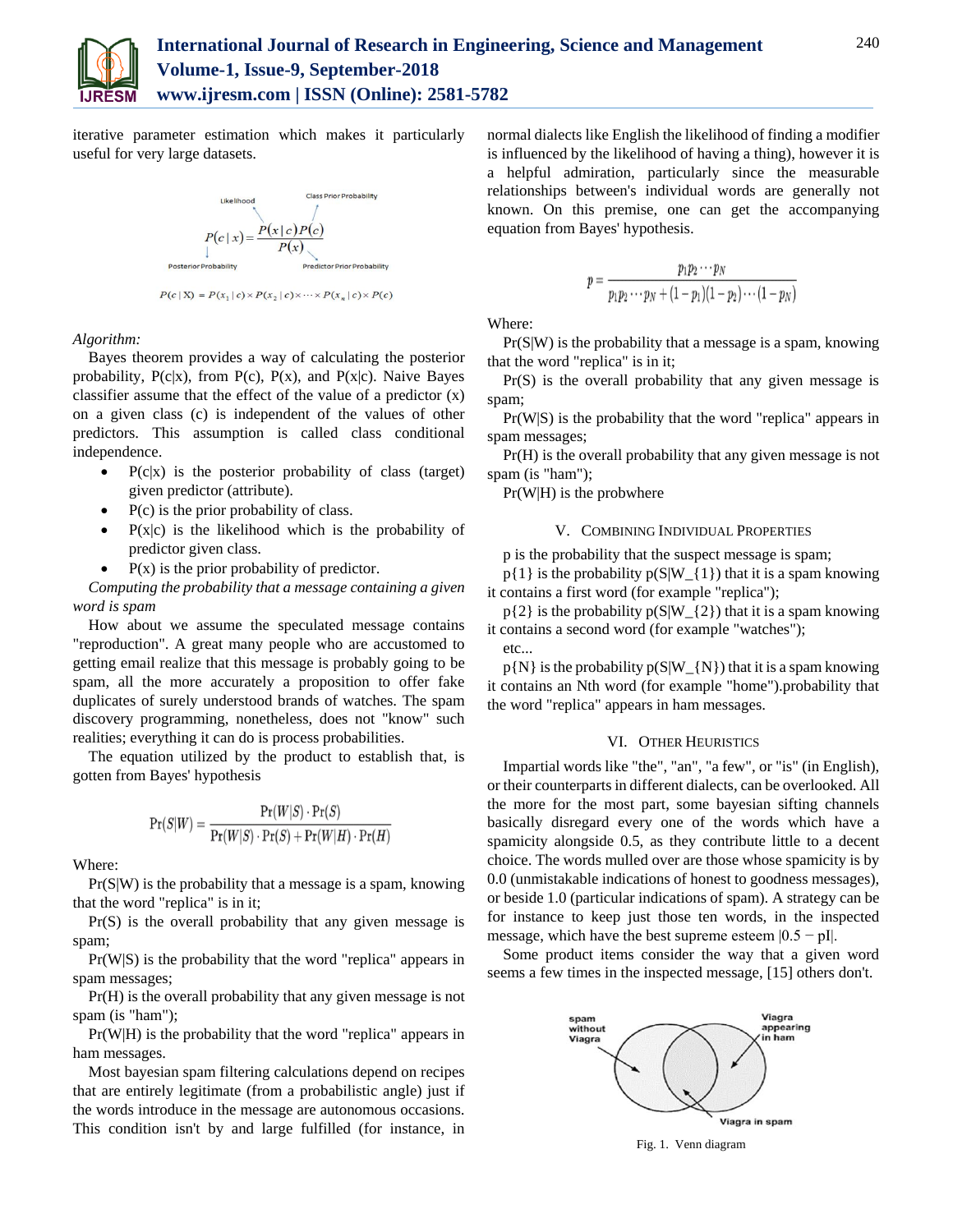

Some product items utilize designs (arrangements of words) rather than disengaged normal dialects words.[16] For instance, with a "setting window" of four words, they process the spamicity of "Viagra is useful for", rather than registering the spamicities of "Viagra", "is", "great", and "for". This technique gives greater affectability to setting and kills the Bayesian commotion better, to the detriment of a greater database.

### VII. DISADVANTAGES OF THE OLD SYSTEM

Contingent upon the execution, Bayesian spam sifting might be helpless to Bayesian harming, a system utilized by spammers trying to debase the viability of spam channels that depend on Bayesian separating. A spammer rehearsing Bayesian harming will convey messages with a lot of honest to goodness content (assembled from genuine news or abstract sources). Spammer strategies incorporate addition of irregular harmless words that are not ordinarily connected with spam, consequently diminishing the email's spam score, making it more inclined to slip past a Bayesian spam channel. Notwithstanding, with (for instance) Paul Graham's plan just the most huge probabilities are utilized, so cushioning the content out with non-spamrelated words does not influence the discovery likelihood altogether.

Words that typically show up in substantial amounts in spam may likewise be changed by spammers. For instance, «Viagra» would be supplanted with «Viaagra» or «V!agra» in the spam message. The beneficiary of the message can in any case read the changed words, however every one of these words is met all the more seldom by the Bayesian channel, which frustrates its learning procedure. When in doubt, this spamming method does not work extremely well, on the grounds that the inferred words wind up perceived by the channel simply like the typical ones.

Another procedure used to attempt to crush Bayesian spam channels is to supplant content with pictures, either specifically included or connected. The entire content of the message, or some piece of it, is supplanted with a photo where a similar content is "drawn". The spam channel is typically unfit to break down this photo, which would contain the touchy words like «Viagra». In any case, since many mail customers debilitate the show of connected pictures for security reasons, the spammer sending connects to far off pictures may achieve less targets. Additionally, a photo's size in bytes is greater than the proportionate content's size, so the spammer needs more transfer speed to send messages straightforwardly including pictures. A few channels are more disposed to choose that a message is spam in the event that it has for the most part graphical substance. An answer utilized by Google in its Gmail email framework is to play out an OCR (Optical Character Recognition) on each mid to extensive size picture, examining the content inside.

### VIII. IMPROVED SYSTEM

Managing uncommon words, for the situation a word has never been met amid the learning stage, both the numerator and the denominator are equivalent to zero, both in the general equation and in the spamicity recipe. The product can choose to dispose of such words for which there is no data accessible.

All the more for the most part, the words that were experienced just a couple of times amid the learning stage cause an issue, since it would be a mistake to trust aimlessly the data they give. A basic arrangement is to just abstain from considering such problematic words also.

Applying again Bayes' hypothesis, and accepting the grouping amongst spam and ham of the messages containing a given word ("reproduction") is an irregular variable with beta dissemination, a few projects choose to utilize a remedied likelihood:

$$
\Pr'(S|W) = \frac{s \cdot \Pr(S) + n \cdot \Pr(S|W)}{s + n}
$$

Where:

Pr '(S|W) is the amended likelihood for the message to be spam, realizing that it contains a given word;

s is the quality we provide for foundation data about approaching spam ;

Pr(S) is the likelihood of any approaching message to be spam;

n is the quantity of events of this word amid the learning stage;

Pr(S|W) is the spamicity of this word.

This rectified likelihood is utilized rather than the spamicity in the joining recipe.

Pr(S) can again be taken equivalent to 0.5, to abstain from being excessively suspicious about approaching email. 3 is a decent incentive for s, implying that the educated corpus must contain in excess of 3 messages with that word to put more trust in the spamicity esteem than in the default value.

This equation can be reached out to the situation where n is equivalent to zero (and where the spamicity isn't characterized), and assesses for this situation to Pr(S).

#### IX. CONCLUSION

The detection of spam at a place close to the sending server is an important issue in the network security and machine learning techniques have a very important role in this topic. In this paper, applied again Bayes' hypothesis, and accepting the grouping amongst spam and ham of the messages containing a given word ("reproduction") is an irregular variable with beta dissemination. We also have managed uncommon words, for the situation a word has never been met amid the learning stage, both the numerator and the denominator are equivalent to zero, both in the general equation and in the spamicity recipe.

#### **REFERENCES**

- [1] Messaging anti-abuse working group report: First, second and third quarter 2011. November 2011.
- [2] Why bayesian \_ltering is the most e\_ective anti-spam technology. 2011.
- [3] Messaging anti-abuse working group, "Email metrics report", http://www.maawg.org/, 2006.